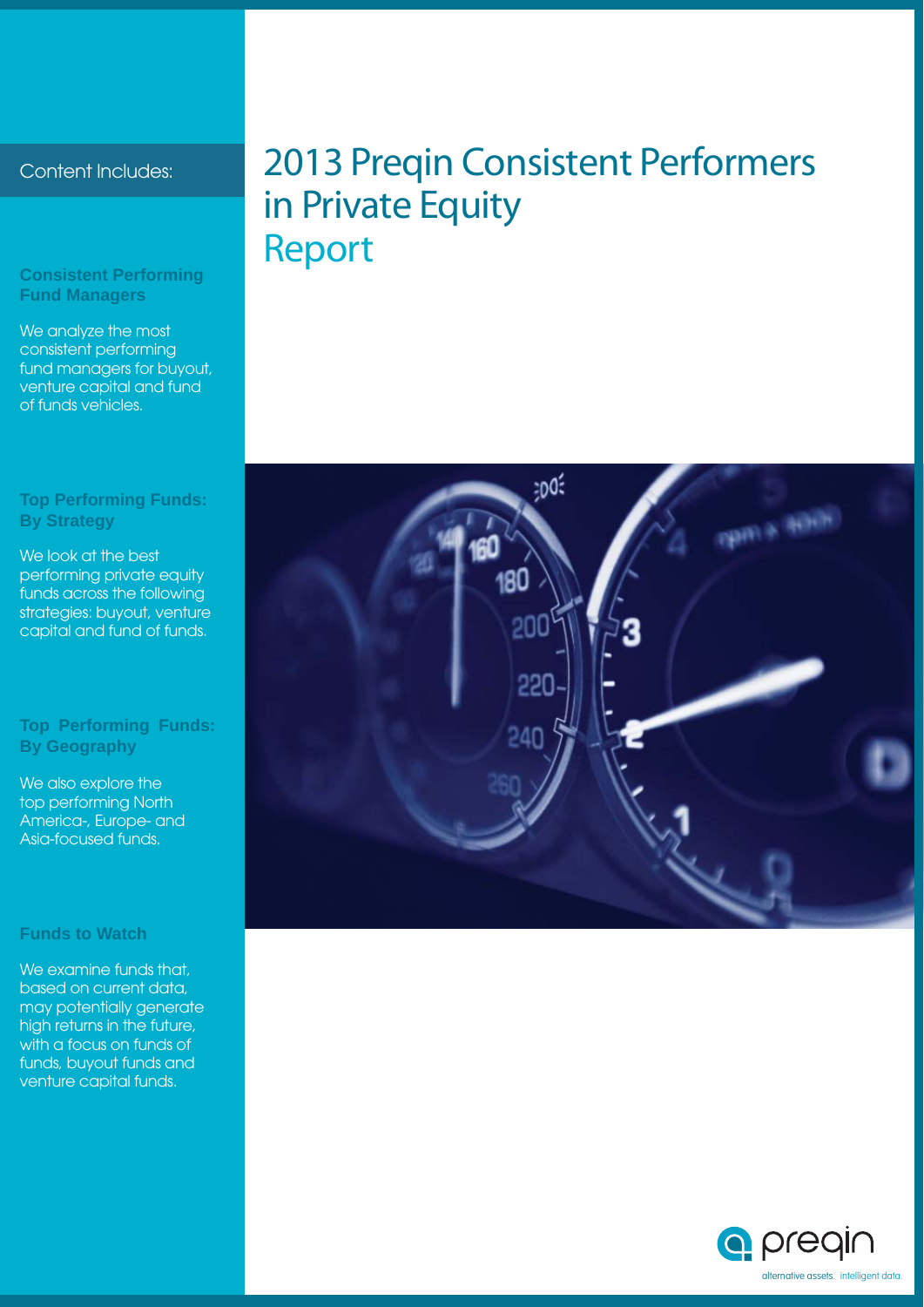### Foreword

The private equity industry has been in a state of healthy recovery since the financial crisis, with indications of performance rebounding. However, while private equity investments can offer long-term rewards to investors, there is a significant spread between the performance of individual funds, with a particularly large gulf between returns generated by the best and worst performing funds. There is clear evidence to suggest that managers of top-tier funds are more likely than their peers to continue to produce top-performing funds in the future; however, we must note that past performance is not a guarantee of future success. While 16% of managers of bottom quartile funds subsequently improve and manage top quartile successor funds, many more do not, which emphasizes the need to judge each fund on its own individual merits.

Private equity as an industry is known for its lack of transparency and this makes finding consistent performing fund managers no easy task. Despite improvements made in the level of disclosure across the private equity space, it remains challenging for LPs and GPs to access the reliable, accurate and fully transparent data necessary to effectively benchmark funds.

**Consistent Performers in Private Equity** is a new report from Preqin, showing an excerpt of data featured in the **2013 Preqin Private Equity Performance Monitor**, focusing on a selection of tables showing: consistent performing managers, top performing funds and funds to watch. The ability to identify, evaluate and select these top performing funds is of paramount concern to investors in private equity. By providing access to transparent and accurate fund-by-fund returns data for over 6,300 private equity funds, representing 70% of the total capital raised by the industry, Preqin can assist in this challenging task.

We hope you find this report useful, and welcome any feedback you may have. For more information, please visit www.preqin.com or contact info@preqin.com.

For more information on the 2013 Preqin Private Equity Performance Monitor, or to purchase your copy today with an exclusive discount of 25%, please visit www.preqin.com/pm.

### **Contents**

| <b>Consistent Performing Fund Managers: Buyout</b>                            | p3.  |
|-------------------------------------------------------------------------------|------|
| <b>Consistent Performing Fund Managers: Venture Capital and Fund of Funds</b> | p4.  |
| <b>Top Performing Funds: Buyout</b>                                           | p6.  |
| Top Performing Funds: Venture Capital and Fund of Funds                       | p7.  |
| Top Performing Funds: North American and European                             | p8.  |
| <b>Top Performing Funds: Asian</b>                                            | p9.  |
| <b>Funds To Watch</b>                                                         | p10. |

All rights reserved. The entire contents of 2013 Preqin Consistent Performers in Private Equity Report are the Copyright of Preqin Ltd. No part of this publication or any information contained in it may be copied, transmit means, or stored in any electronic or other data storage medium, or printed or published in any document, report or publication, without the express prior written approval of Pregin Ltd. The information presented in 2013 P Performers in Private Equity Report is for information purposes only and does not constitute and should not be construed as a solicitation or other offer, or recommendation to acquire or dispose of any investment or to eng transaction, or as advice of any nature whatsoever. If the reader seeks advice rather than information then he should seek an independent financial advisor and hereby agrees that he will not hold Pregin Ltd, responsible in *any decisions of whatever nature the reader makes or refrains from making following its use of 2013 Preqin Consistent Performers in Private Equity Report.*

able efforts have been made to obtain information from sources that are believed to be accurate, and to confirm the accuracy of such information wherever possible. Pregin Ltd, does not make any rec *that the information or opinions contained in 2013 Preqin Consistent Performers in Private Equity Report are accurate, reliable, up-to-date or complete.*

Although every reasonable effort has been made to ensure the accuracy of this publication Pregin Ltd. does not accept any responsibility for any errors or omissions within 2013 Pregin Consistent Performers in Private Equit any expense or other loss alleged to have arisen in any way with a reader's use of this publication.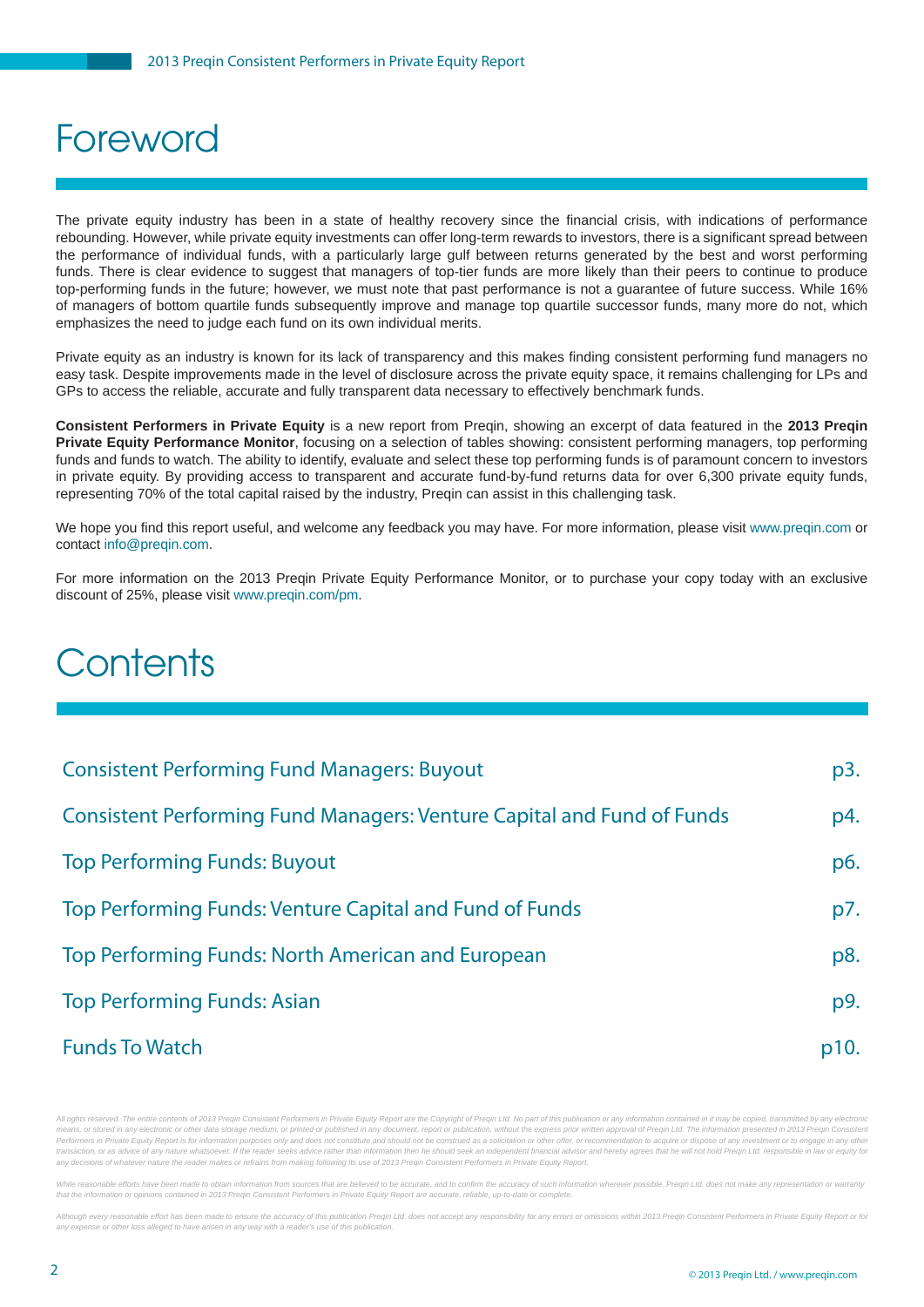### Consistent Performing Fund Managers: Buyout

For long-term investors in private equity, consistent performance across multiple funds in a series is a very important trait. Analysis of track record is a key component of an investor's due diligence process. It is important to note that while past success is no guarantee of future returns, Preqin's analysis in the **2013 Preqin Private Equity Performance Monitor** indicates that the majority of managers with top quartile performing funds have gone on to produce returns that beat the median benchmark with the next fund in their series.

This section analyzes the most consistent performing fund managers for buyout, venture capital and fund of funds vehicles. The purposes of these tables is to illustrate the fund managers that have performed consistently and in no way does it endorse the fund managers listed.

The league tables of consistent performers are compiled using only the funds for which Preqin has performance data and has assigned a quartile ranking. 2011, 2012 and 2013 vintage funds have been excluded as these funds are too early in their fund lives to generate a meaningful IRR. The lists are restricted to active fund managers that have raised at least three funds of a similar strategy, and have either raised a fund in the past six years or are currently raising a fund of a similar strategy to their predecessor fund.

Pregin assigns quartile rankings to private equity funds based on both the multiple and IRR, taking into account the fund vintage, strategy and geographic focus. Top quartile funds are given a score of one, second quartile funds are given a score of two, and so on. An average quartile ranking is then calculated.

#### Fig. 1: Consistent Performing Buyout Fund Managers

| Firm                                 | Location           | <b>Overall Number of Funds</b><br>with Quartile Ranking | Number of Funds<br>in Top Quartile | Number of Funds in<br><b>Second Quartile</b> | Average<br><b>Quartile Rank</b> |
|--------------------------------------|--------------------|---------------------------------------------------------|------------------------------------|----------------------------------------------|---------------------------------|
| Inflexion                            | <b>UK</b>          | 3                                                       | 3                                  | $\overline{0}$                               | 1.00                            |
| Veritas Capital                      | US                 | 3                                                       | 3                                  | 0                                            | 1.00                            |
| <b>Vista Equity Partners</b>         | US                 | 3                                                       | 3                                  | $\overline{0}$                               | 1.00                            |
| Wynnchurch Capital Partners          | US                 | 3                                                       | 3                                  | 0                                            | 1.00                            |
| <b>FIMI</b>                          | <b>Israel</b>      | $\overline{4}$                                          | 3                                  | $\mathbf{1}$                                 | 1.25                            |
| Waterland                            | <b>Netherlands</b> | 4                                                       | 3                                  | $\mathbf{1}$                                 | 1.25                            |
| <b>ACON Investments</b>              | US                 | 3                                                       | $\overline{2}$                     | $\mathbf{1}$                                 | 1.33                            |
| Altor                                | Sweden             | 3                                                       | $\overline{2}$                     | $\mathbf{1}$                                 | 1.33                            |
| <b>American Securities</b>           | US                 | 3                                                       | $\overline{2}$                     | $\mathbf{1}$                                 | 1.33                            |
| <b>Auctus Management</b>             | Germany            | 3                                                       | $\overline{2}$                     | 1                                            | 1.33                            |
| <b>Harwood Private Equity</b>        | <b>UK</b>          | 3                                                       | $\overline{2}$                     | $\mathbf{1}$                                 | 1.33                            |
| <b>Industrial Growth Partners</b>    | US                 | 3                                                       | $\overline{2}$                     | $\mathbf{1}$                                 | 1.33                            |
| <b>Wellspring Capital Management</b> | <b>US</b>          | 3                                                       | $\overline{2}$                     | $\mathbf{1}$                                 | 1.33                            |
| <b>Archer Capital</b>                | Australia          | 5                                                       | 3                                  | $\overline{2}$                               | 1.40                            |
| Morgan Stanley Global Private Equity | US                 | 5                                                       | 3                                  | $\overline{2}$                               | 1.40                            |
| <b>Pacific Equity Partners</b>       | Australia          | 5                                                       | 4                                  | 0                                            | 1.40                            |
| <b>Berkshire Partners</b>            | US                 | $\overline{7}$                                          | 5                                  | $\mathbf{1}$                                 | 1.43                            |
| <b>Olympus Partners</b>              | US                 | 4                                                       | 3                                  | 0                                            | 1.50                            |
| Leonard Green & Partners             | US                 | 5                                                       | $\overline{2}$                     | 3                                            | 1.60                            |
| <b>Lovell Minnick Partners</b>       | US                 | 5                                                       | 3                                  | $\mathbf{1}$                                 | 1.60                            |
| <b>ABRY Partners</b>                 | US                 | 6                                                       | 3                                  | $\overline{2}$                               | 1.67                            |
| Apollo Global Management             | US                 | 6                                                       | $\overline{2}$                     | $\overline{4}$                               | 1.67                            |
| Ares Management                      | US                 | $\ensuremath{\mathsf{3}}$                               | $\overline{2}$                     | $\overline{0}$                               | 1.67                            |
| <b>AXA Private Equity</b>            | France             | 6                                                       | 3                                  | $\overline{2}$                               | 1.67                            |
| <b>Endeavour Capital</b>             | US                 | 3                                                       | $\overline{c}$                     | $\mathbf 0$                                  | 1.67                            |
| <b>ISIS Equity Partners</b>          | UK                 | 3                                                       | 1                                  | $\overline{2}$                               | 1.67                            |
| Morgan Stanley Private Equity Asia   | Hong Kong          | 3                                                       | $\overline{2}$                     | $\overline{0}$                               | 1.67                            |
| <b>Sterling Group</b>                | US                 | 3                                                       | 2                                  | 0                                            | 1.67                            |
| <b>Trilantic Capital Partners</b>    | <b>UK</b>          | 3                                                       | $\mathbf{1}$                       | $\overline{2}$                               | 1.67                            |
| Gryphon Investors                    | US                 | $\overline{4}$                                          | $\overline{2}$                     | $\mathbf{1}$                                 | 1.75                            |
| Littlejohn & Co.                     | US                 | 4                                                       | $\overline{2}$                     | $\mathbf{1}$                                 | 1.75                            |
| <b>TA Associates</b>                 | US                 | 12                                                      | $\overline{7}$                     | $\overline{c}$                               | 1.75                            |
| <b>Thoma Bravo</b>                   | US                 | $\overline{4}$                                          | $\overline{2}$                     | $\mathbf{1}$                                 | 1.75                            |
| <b>CVC Capital Partners</b>          | <b>UK</b>          | 9                                                       | 4                                  | $\overline{4}$                               | 1.78                            |

**Based on a universe of 168 firms and 776 funds fulfiling the selection criteria** Source: 2013 Preqin Private Equity Performance Monitor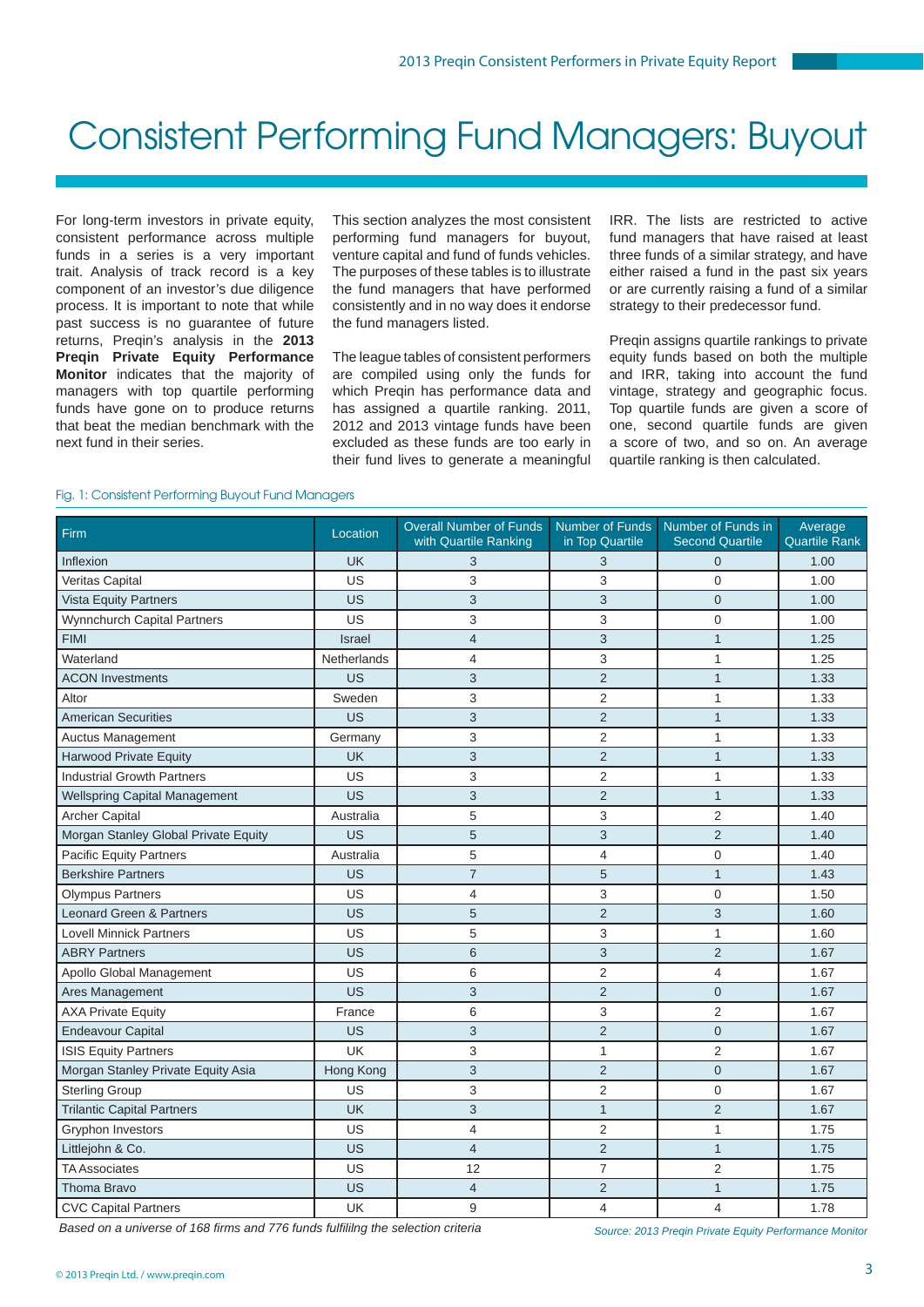## Consistent Performing Fund Managers: Venture Capital and Fund of Funds Managers

#### Fig. 2: Consistent Performing Venture Capital Fund Managers

| Firm                                 | Location      | <b>Overall Number of Funds</b><br>with Quartile Ranking | <b>Number of Funds</b><br>in Top Quartile | Number of Funds in<br><b>Second Quartile</b> | Average<br><b>Quartile Rank</b> |
|--------------------------------------|---------------|---------------------------------------------------------|-------------------------------------------|----------------------------------------------|---------------------------------|
| <b>Benchmark Capital</b>             | US            | 3                                                       | 3                                         | 0                                            | 1.00                            |
| Pittsford Ventures Management        | US            | 6                                                       | 6                                         | 0                                            | 1.00                            |
| Sequoia Capital                      | US            | $\overline{4}$                                          | $\overline{4}$                            | $\Omega$                                     | 1.00                            |
| <b>5AM Ventures</b>                  | US            | 3                                                       | $\overline{2}$                            |                                              | 1.33                            |
| <b>BlueRun Ventures</b>              | US            | 3                                                       | $\overline{2}$                            | $\overline{A}$                               | 1.33                            |
| <b>Matrix Partners</b>               | US            | 6                                                       | 4                                         | 2                                            | 1.33                            |
| <b>Merlin Nexus</b>                  | US            | 3                                                       | $\overline{2}$                            |                                              | 1.33                            |
| <b>OrbiMed Advisors</b>              | US            | 3                                                       | 2                                         |                                              | 1.33                            |
| <b>RRE</b> Ventures                  | US            | 3                                                       | $\overline{2}$                            |                                              | 1.33                            |
| <b>Storm Ventures</b>                | US            | 3                                                       | 2                                         |                                              | 1.33                            |
| <b>AJU IB Investment</b>             | South Korea   | 5                                                       | 3                                         | $\overline{2}$                               | 1.40                            |
| <b>Clairvest Group</b>               | Canada        | 5                                                       | 4                                         | $\Omega$                                     | 1.40                            |
| Insight Venture Partners             | US            | 5                                                       | 3                                         | $\overline{2}$                               | 1.40                            |
| <b>Summit Partners</b>               | US            | 9                                                       | 5                                         | 4                                            | 1.44                            |
| <b>Avalon Ventures</b>               | US            | 8                                                       | 5                                         | $\overline{2}$                               | 1.50                            |
| <b>Bain Capital</b>                  | US            | 4                                                       | 3                                         | $\Omega$                                     | 1.50                            |
| <b>Battery Ventures</b>              | US            | 8                                                       | $\overline{4}$                            | $\overline{4}$                               | 1.50                            |
| Columbia Capital                     | US            | 6                                                       | 3                                         | 3                                            | 1.50                            |
| Jerusalem Venture Partners           | <b>Israel</b> | 6                                                       | 3                                         | 3                                            | 1.50                            |
| <b>Technology Crossover Ventures</b> | US            | 7                                                       | 4                                         | $\overline{2}$                               | 1.57                            |
| <b>First Analysis</b>                | <b>US</b>     | 5                                                       | $\overline{2}$                            | 3                                            | 1.60                            |
| Kleiner Perkins Caufield & Byers     | US            | 5                                                       | $\overline{2}$                            | 3                                            | 1.60                            |

*Based on a universe of 144 fi rms and 716 funds fulfi lling the selection criteria*

*Source: 2013 Preqin Private Equity Performance Monitor*

#### Fig. 3: Consistent Performing Fund of Funds Managers

| Firm                                              | Location       | <b>Overall Number of Funds</b><br>with Quartile Ranking | in Top Quartile | Number of Funds Number of Funds in<br><b>Second Quartile</b> | Average<br><b>Quartile Rank</b> |
|---------------------------------------------------|----------------|---------------------------------------------------------|-----------------|--------------------------------------------------------------|---------------------------------|
| <b>ATP Private Equity Partners</b>                | <b>Denmark</b> | 3                                                       | 3               | 0                                                            | 1.00                            |
| North Sea Capital                                 | <b>Denmark</b> | 3                                                       | 3               | 0                                                            | 1.00                            |
| Morgan Stanley Alternative Investment<br>Partners | <b>US</b>      | 5                                                       | 5               | $\Omega$                                                     | 1.00                            |
| Asia Alternatives Management                      | Hong Kong      | 3                                                       | $\overline{2}$  |                                                              | 1.33                            |
| <b>LGT Capital Partners</b>                       | Switzerland    | 9                                                       | 5               | 3                                                            | 1.56                            |
| 747 Capital                                       | US             | 3                                                       | $\overline{2}$  | 0                                                            | 1.67                            |
| <b>Belmont Global Advisors</b>                    | US             | 3                                                       | $\overline{2}$  | $\Omega$                                                     | 1.67                            |
| <b>Franklin Park</b>                              | US             | 3                                                       | $\overline{2}$  | 0                                                            | 1.67                            |
| Siguler Guff                                      | US             | 6                                                       | 3               | $\overline{2}$                                               | 1.67                            |
| Gerber/Taylor Management                          | US             | $\overline{7}$                                          | 4               | $\overline{2}$                                               | 1.71                            |
| Avadis Anlagestiftung                             | Switzerland    | 8                                                       | 4               | 2                                                            | 1.75                            |
| <b>Bay Hills Capital</b>                          | US             | 4                                                       | 3               | $\Omega$                                                     | 1.75                            |
| <b>Private Advisors</b>                           | <b>US</b>      | 6                                                       | 3               | $\overline{2}$                                               | 1.83                            |
| <b>RCP Advisors</b>                               | US             | 6                                                       | 3               | 2                                                            | 1.83                            |
| <b>Valley Forge</b>                               | <b>US</b>      | $\overline{7}$                                          | $\overline{4}$  |                                                              | 1.86                            |
| <b>Adams Street Partners</b>                      | US             | 38                                                      | 12              | 20                                                           | 1.87                            |
| <b>Wilshire Private Markets</b>                   | US             | 12                                                      | 3               | $\overline{7}$                                               | 1.92                            |

*Based on a universe of 73 fi rms and 644 funds fulfi lling the selection criteria*

*Source: 2013 Preqin Private Equity Performance Monitor*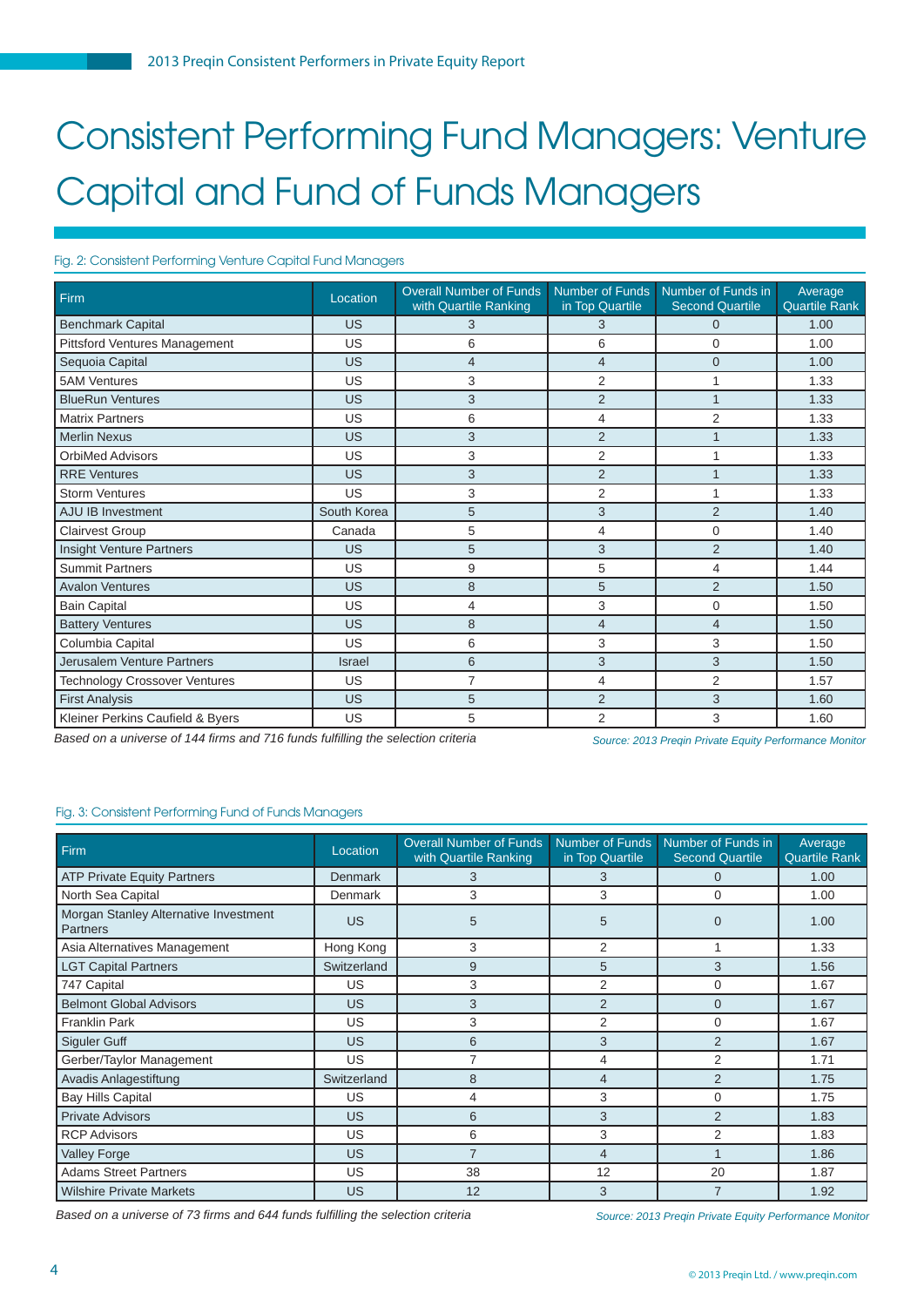

# 6,400 Reasons to Contribute Data to Preqin

Over **6,400 investment professionals** across **2,900 investors** rely on Preqin data and Preqin Investor Network to source fund investment opportunities and conduct initial due diligence on their private equity, real estate, infrastructure, and hedge fund investments. Stand out among:

- **11,400 funds in market** with fundraising data and key contact information.
- **9,700 active fund managers** with key firm level investment criteria.
- **11,700 funds** with key performance metrics investors use to make fund commitment choices.

**Contribute data to Preqin** and help investment professionals cut through the crowded marketplace and find out what makes your offering unique.

### Get in contact to view and update your firm or fund profiles:

### www.preqin.com/sharedata

New York +1 212 350 0100

London +44 (0)20 7645 8888

Singapore +65 6305 2200 San Francisco +1 415 635 3580

email: feedback@preqin.com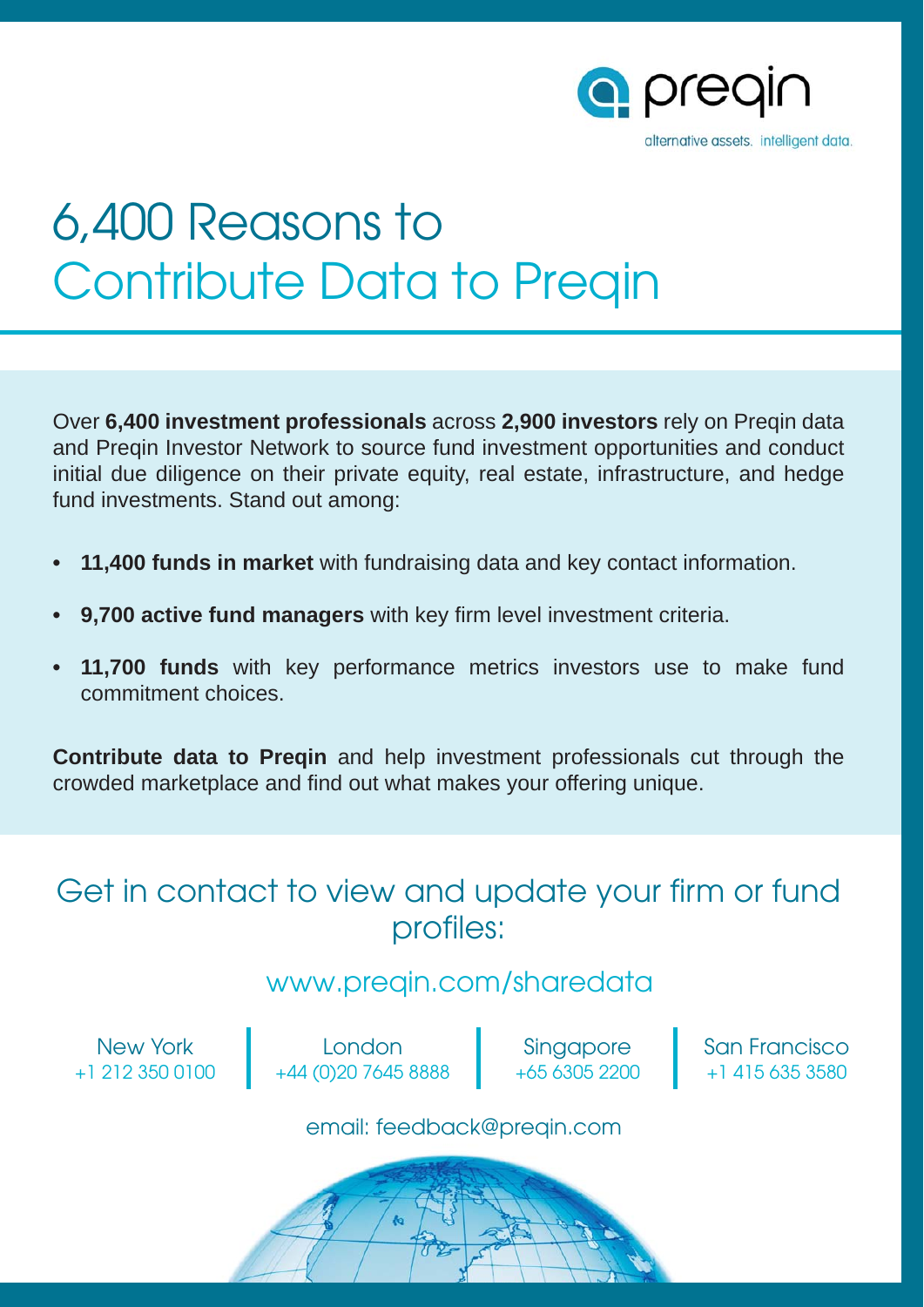## Top Performing Funds: Buyout and Venture Capital

The tables listed in this section provide information on the best performing private equity funds of the following strategies: buyout funds, venture capital and fund of funds. Also included are the top performing North America, Europe and Asia-focused funds.

A minimum fund size was imposed, as indicated on the tables. In this section, the lists consist of funds with a vintage of 2006 – 2010. Only funds that have called up at least 50% of their commitments are included and the IRR is used as the key determinant of performance.

#### Data Source:

Preqin's [Performance Analyst](www.preqin.com/pa) has detailed performance data on over 6,300 private equity funds.

www.preqin.com/pa. . . . . . . . . . . . . . . .

#### Fig. 4: Top 10 Best Performing Buyout Funds (Fund Size \$500mn+, Vintage 2006 - 2010)

| Rank            | Fund                                                             | <b>Firm</b>                                       | Vintage | <b>Fund Size</b><br>(mn) | <b>Type</b>   | <b>Region Focus</b>     | Called<br>(%) | <b>Distributed</b><br>$(%)$ DPI | Value (%)<br><b>RVPI</b> | <b>Multiple</b><br>(X) | Net IRR<br>$(\%)$ | <b>Date</b><br>Reported |
|-----------------|------------------------------------------------------------------|---------------------------------------------------|---------|--------------------------|---------------|-------------------------|---------------|---------------------------------|--------------------------|------------------------|-------------------|-------------------------|
|                 | <b>Stirling Square</b><br><b>Capital Partners</b><br>Second Fund | <b>Stirling Square</b><br><b>Capital Partners</b> | 2008    | <b>375 EUR</b>           | <b>Buyout</b> | Europe                  | 70.8          | 79.6                            | 67.7                     | 1.47                   | 48.7              | 30-Sep-12               |
| $\overline{2}$  | Sentinel Capital<br>Partners IV                                  | Sentinel Capital<br>Partners                      | 2009    | 765 USD                  | <b>Buyout</b> | North America           | 62.9          | 79.9                            | 82.2                     | 1.62                   | 40.5              | 31-Dec-12               |
| 3               | Thoma Bravo<br>Fund IX                                           | Thoma Bravo                                       | 2008    | 823 USD                  | <b>Buyout</b> | <b>North America</b>    | 100.0         | 86.5                            | 112.9                    | 1.99                   | 39.4              | 31-Mar-13               |
| $\overline{4}$  | <b>American Securities</b><br>Partners V                         | American<br><b>Securities</b>                     | 2008    | 2,326 USD                | <b>Buyout</b> | North America           | 101.3         | 51.5                            | 116.1                    | 1.68                   | 36.9              | 30-Sep-12               |
| $5\overline{5}$ | <b>FIMI Opportunity</b><br>Fund IV                               | <b>FIMI</b>                                       | 2008    | <b>507 USD</b>           | <b>Buyout</b> | Middle East &<br>Israel | 86.0          | 56.0                            | 115.0                    | 1.71                   | 32.0              | 31-Mar-13               |
| 6               | Vista Equity Fund III                                            | Vista Equity<br>Partners                          | 2007    | 1,287 USD                | <b>Buyout</b> | North America           | 94.0          | 141.2                           | 104.5                    | 2.46                   | 31.1              | 31-Mar-13               |
| $\overline{7}$  | Ares Corporate<br><b>Opportunities Fund III</b>                  | Ares<br>Management                                | 2008    | 3,510 USD                | <b>Buyout</b> | North America           | 103.6         | 72.9                            | 77.3                     | 1.50                   | 26.2              | 31-Mar-13               |
| 8               | Levine Leichtman<br><b>Capital Partners IV</b>                   | Levine<br>Leichtman<br><b>Capital Partners</b>    | 2008    | 1,100 USD                | <b>Buyout</b> | North America           | 74.6          | 19.0                            | 141.0                    | 1.60                   | 25.7              | 31-Dec-12               |
| 9               | Nixen I                                                          | <b>Nixen Partners</b>                             | 2010    | <b>470 EUR</b>           | <b>Buyout</b> | Europe                  | 94.5          | 65.0                            | 77.0                     | 1.42                   | 24.1              | 31-Mar-13               |
| 10              | Castle Harlan V                                                  | Castle Harlan                                     | 2010    | 800 USD                  | Buyout        | North America           | 55.8          | 64.8                            | 60.4                     | 1.25                   | 22.4              | 31-Mar-13               |

*Source: 2013 Preqin Private Equity Performance Monitor*

#### Fig. 5: Top 10 Best Performing Venture Capital Funds (Fund Size \$100mn+, Vintage 2006 - 2010)

| Rank           | Fund                                              | Firm                                   | Vintage | <b>Fund Size</b><br>(mn) | <b>Type</b>                 | <b>Region Focus</b>  | Called<br>(% ) | <b>Distributed</b><br>(%) DPI | Value (%)<br><b>RVPI</b> | <b>Multiple</b><br>(X) | <b>Net IRR</b><br>$(\%)$ | <b>Date</b><br>Reported |
|----------------|---------------------------------------------------|----------------------------------------|---------|--------------------------|-----------------------------|----------------------|----------------|-------------------------------|--------------------------|------------------------|--------------------------|-------------------------|
|                | <b>Avalon Ventures</b><br>VIII                    | <b>Avalon Ventures</b>                 | 2007    | <b>150 USD</b>           | Early<br>Stage:<br>Seed     | North America        | 88.5           | 195.7                         | 87.7                     | 2.83                   | 62.0                     | 31-Dec-12               |
| 2              | <b>Grotech Partners</b><br>VII                    | <b>Grotech Ventures</b>                | 2007    | <b>109 USD</b>           | Early<br>Stage              | North America        | 91.3           | 176.6                         | 142.0                    | 3.19                   | 52.3                     | 31-Mar-13               |
| 3              | Spark Capital II                                  | <b>Spark Capital</b>                   | 2008    | 360 USD                  | Early<br>Stage:<br>Start-up | <b>North America</b> | 87.8           | 92.2                          | 170.2                    | 2.62                   | 50.3                     | 31-Dec-12               |
| $\overline{4}$ | Foundry Group<br><b>Venture Capital</b><br>Fund I | <b>Foundry Group</b>                   | 2007    | <b>225 USD</b>           | Venture<br>Capital          | North America        | 93.6           | 155.5                         | 106.4                    | 2.62                   | 42.7                     | 31-Dec-12               |
| 5              | <b>Emergence Capital</b><br><b>Partners II</b>    | Emergence<br><b>Capital Partners</b>   | 2007    | <b>200 USD</b>           | Early<br>Stage              | <b>North America</b> | 82.5           | 69.9                          | 200.8                    | 2.71                   | 39.8                     | 31-Dec-12               |
| 6              | Morgenthaler<br>Ventures IX                       | Morgenthaler                           | 2008    | <b>400 USD</b>           | Venture<br>Capital          | North America        | 50.0           | 10.3                          | 184.8                    | 1.95                   | 37.3                     | 30-Sep-12               |
| $\overline{7}$ | <b>Union Square</b><br><b>Ventures II</b>         | <b>Union Square</b><br><b>Ventures</b> | 2008    | <b>156 USD</b>           | Early<br>Stage              | <b>North America</b> | 83.2           | 0.0                           | 196.2                    | 1.96                   | 34.2                     | 31-Dec-12               |
| 8              | Riverwood Capital I                               | Riverwood<br>Capital                   | 2010    | <b>779 USD</b>           | Venture<br>Capital          | North America        | 56.3           | 0.4                           | 145.5                    | 1.46                   | 31.4                     | 31-Dec-12               |
| 9              | <b>Scale Venture</b><br>Partners III              | <b>Scale Venture</b><br>Partners       | 2009    | <b>255 USD</b>           | Venture<br>Capital          | <b>North America</b> | 87.0           | 28.0                          | 144.0                    | 1.72                   | 29.8                     | 31-Mar-13               |
| 10             | Natixis Ventech<br>China                          | Ventech China                          | 2008    | <b>130 USD</b>           | Early<br>Stage              | Asia                 | 100.0          | 30.0                          | 250.0                    | 2.80                   | 27.0                     | 31-Dec-12               |

*Source: 2013 Preqin Private Equity Performance Monitor*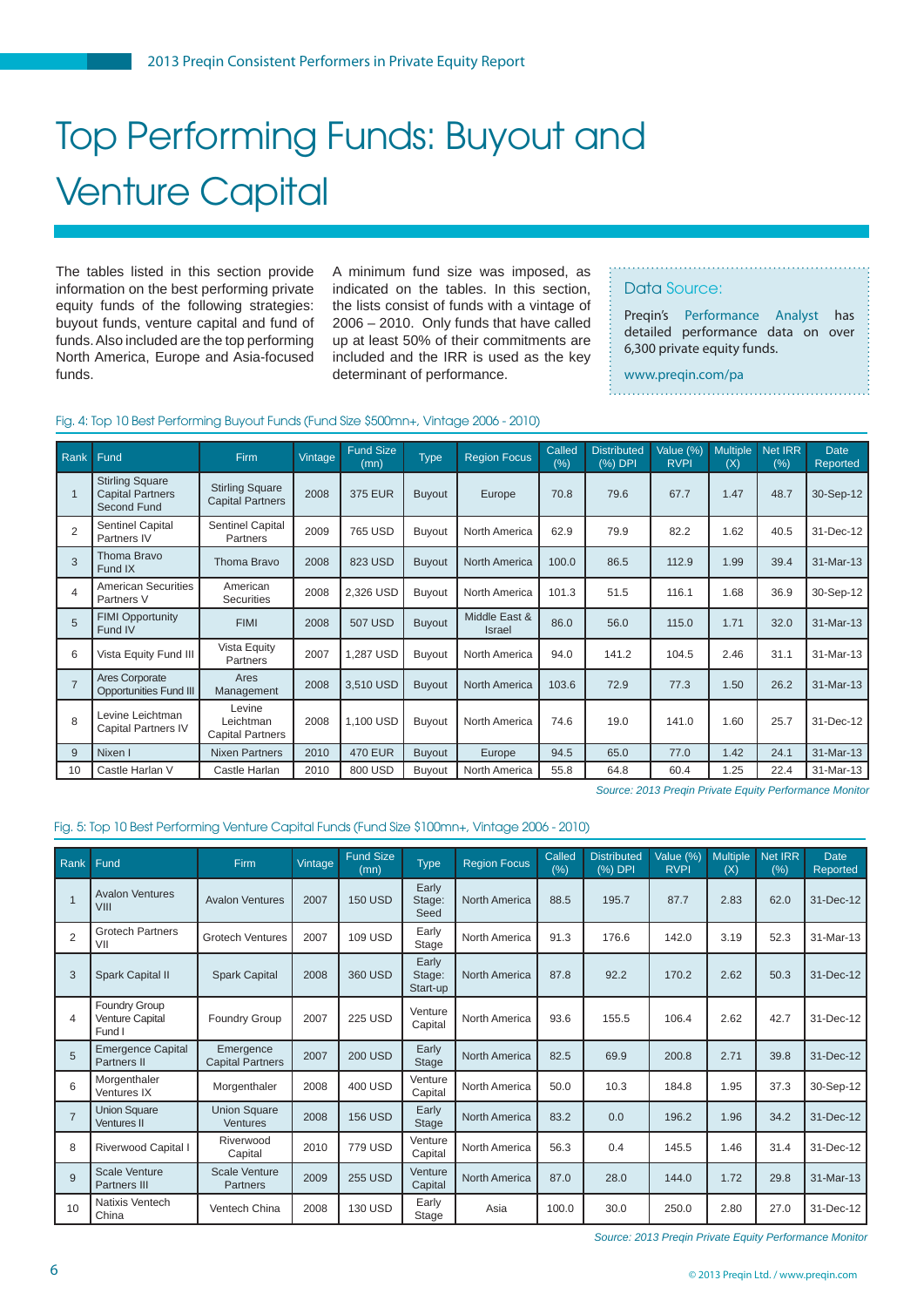## Top Performing Funds: Funds of Funds

#### Fig. 6: Top 10 Best Performing Funds of Funds (Fund Size \$100mn+, Vintage 2006 - 2010)

| Rank           | Fund                                                            | Firm                                                                  | Vintage | <b>Fund Size</b><br>(mn) | <b>Type</b>             | <b>Region Focus</b>  | Called<br>$(\% )$ | <b>Distributed</b><br>(%) DPI | Value (%)<br><b>RVPI</b> | <b>Multiple</b><br>(X) | <b>Net IRR</b><br>(% ) | <b>Date</b><br>Reported |
|----------------|-----------------------------------------------------------------|-----------------------------------------------------------------------|---------|--------------------------|-------------------------|----------------------|-------------------|-------------------------------|--------------------------|------------------------|------------------------|-------------------------|
|                | <b>CS Pacific</b>                                               | <b>Credit Suisse</b><br>Customized<br><b>Fund Investment</b><br>Group | 2009    | <b>152 USD</b>           | Fund of<br><b>Funds</b> | <b>North America</b> | 54.2              | 19.4                          | 108.4                    | 1.28                   | 19.1                   | 31-Dec-12               |
| $\overline{2}$ | <b>Palladian Partners</b><br>VI                                 | Gerber/Taylor<br>Management                                           | 2010    | <b>181 USD</b>           | Fund of<br>Funds        | North America        | 56.0              | 6.0                           | 139.0                    | 1.45                   | 15.7                   | 31-Dec-12               |
| 3              | <b>Crown Distressed</b><br><b>Credit Opportunities</b>          | <b>LGT Capital</b><br><b>Partners</b>                                 | 2008    | <b>196 USD</b>           | Fund of<br>Funds        | North America        | 85.5              | 82.1                          | 55.0                     | 1.37                   | 14.0                   | 31-Dec-12               |
| 4              | Florida Growth<br>Fund                                          | <b>Hamilton Lane</b>                                                  | 2009    | <b>250 USD</b>           | Fund of<br>Funds        | North America        | 59.4              | 6.3                           | 114.6                    | 1.21                   | 13.0                   | 30-Sep-12               |
| 5              | Squadron Asia<br>Pacific Fund II                                | <b>FLAG Squadron</b><br>Asia                                          | 2008    | <b>266 USD</b>           | Fund of<br><b>Funds</b> | Asia                 | 64.0              | 34.0                          | 86.0                     | 1.20                   | 13.0                   | 31-Dec-12               |
| 6              | Fairview<br><b>Constitution III</b>                             | <b>Fairview Capital</b><br>Partners                                   | 2007    | 302 USD                  | Fund of<br>Funds        | North America        | 72.4              | 22.2                          | 115.9                    | 1.38                   | 12.9                   | 31-Mar-13               |
| $\overline{7}$ | Crown Asia-Pacific<br><b>Private Equity</b>                     | <b>LGT Capital</b><br>Partners                                        | 2007    | 373 USD                  | Fund of<br><b>Funds</b> | Asia                 | 82.6              | 25.9                          | 101.8                    | 1.28                   | 12.5                   | 31-Dec-12               |
| 8              | Partners Group<br>Distressed 2009                               | Partners Group                                                        | 2008    | <b>259 USD</b>           | Fund of<br>Funds        | North America        | 62.3              | 30.6                          | 97.9                     | 1.29                   | 12.3                   | 31-Dec-12               |
| 9              | Fort Washington<br><b>Private Equity</b><br><b>Investors VI</b> | Fort Washington<br><b>Capital Partners</b>                            | 2007    | <b>169 USD</b>           | Fund of<br>Funds        | North America        | 64.6              | 22.5                          | 107.7                    | 1.30                   | 12.2                   | 31-Dec-12               |
| 10             | Portfolio Advisors<br><b>Private Equity</b><br>Fund VI          | Portfolio Advisors                                                    | 2008    | 1,103 USD                | Fund of<br>Funds        | North America        | 55.7              | 11.7                          | 102.7                    | 1.14                   | 11.9                   | 31-Mar-13               |

*Source: 2013 Preqin Private Equity Performance Monitor*

## How Does Preqin **Collect** Performance Data?

Preqin'[s Performance Analyst d](www.preqin.com/pa)raws on data constantly updated by Preqin's team of skilled multi-lingual analysts from a variety of sources, including:

- **Direct Contact with Fund Managers**
- **Direct Contact with Investors**
- **Regulatory Filings and FOIA Requests**

We ensure that we have the most accurate data possible with an **extensive crosschecking process**.

As a result Preqin has the most **comprehensive** and **transparent** performance data available out there, with fund-by-fund returns data for over 6300 funds, representing over 70% of the total capital raised historically.

For more information about our private equity performance data, please visit:

### www.preqin.com/PEperformance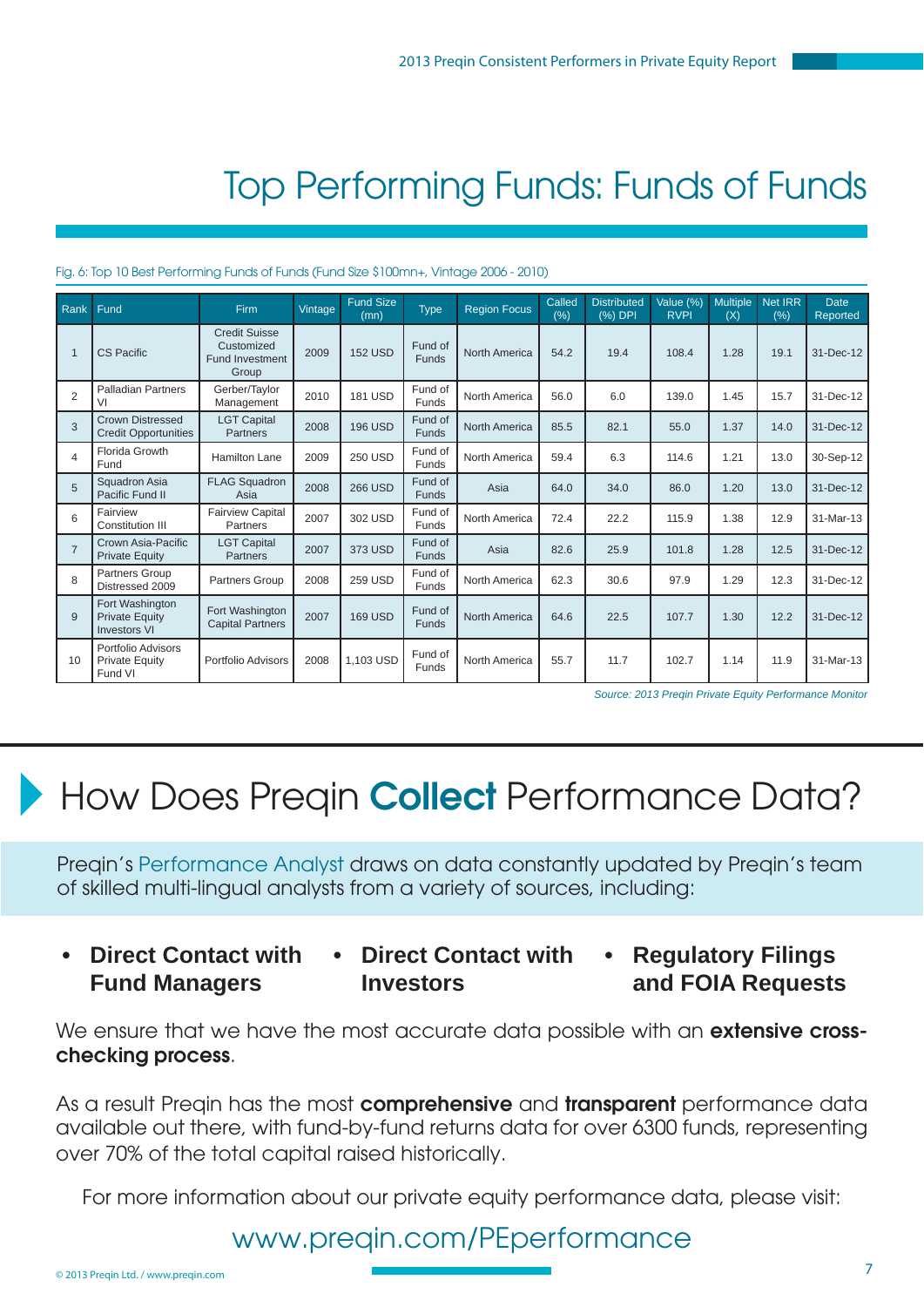## Top Performing Funds: North American and **European**

#### Fig. 7: Top 10 Best Performing North America-Focused Funds (Fund Size \$100mn+, Vintage 2006 - 2010)

| Rank           | Fund                                                                    | Firm                                 | Vintage | <b>Fund Size</b><br>(mn) | <b>Type</b>              | Region<br><b>Focus</b>  | Called<br>(%) | Distr. (%)<br><b>DPI</b> | Value<br>(%) RVPI | <b>Multiple</b><br>(X) | Net IRR<br>(% ) | <b>Date</b><br><b>Reported</b> |
|----------------|-------------------------------------------------------------------------|--------------------------------------|---------|--------------------------|--------------------------|-------------------------|---------------|--------------------------|-------------------|------------------------|-----------------|--------------------------------|
|                | <b>Avalon Ventures VIII</b>                                             | <b>Avalon Ventures</b>               | 2007    | <b>150 USD</b>           | Early Stage:<br>Seed     | <b>North</b><br>America | 88.5          | 195.7                    | 87.7              | 2.83                   | 62.0            | 31-Dec-12                      |
| 2              | <b>Grotech Partners VII</b>                                             | <b>Grotech Ventures</b>              | 2007    | <b>109 USD</b>           | Early Stage              | North<br>America        | 91.3          | 176.6                    | 142.0             | 3.19                   | 52.3            | 31-Mar-13                      |
| 3              | Spark Capital II                                                        | <b>Spark Capital</b>                 | 2008    | 360 USD                  | Early Stage:<br>Start-up | <b>North</b><br>America | 87.8          | 92.2                     | 170.2             | 2.62                   | 50.3            | 31-Dec-12                      |
| $\overline{4}$ | <b>DB Secondary</b><br>Opportunities Fund D                             | <b>DB Private</b><br>Equity          | 2010    | <b>125 EUR</b>           | Secondaries              | North<br>America        | 50.5          | 42.8                     | 170.0             | 2.13                   | 44.8            | 31-Dec-12                      |
| 5              | Foundry Group Venture<br>Capital Fund I                                 | <b>Foundry Group</b>                 | 2007    | <b>225 USD</b>           | Venture<br>Capital       | North<br>America        | 93.6          | 155.5                    | 106.4             | 2.62                   | 42.7            | 31-Dec-12                      |
| 6              | <b>Adams Street</b><br><b>Global Opportunities</b><br>Secondary Fund II | Adams Street<br>Partners             | 2009    | 730 USD                  | Secondaries              | North<br>America        | 50.4          | 0.0                      | 174.1             | 1.74                   | 41.7            | 30-Sep-12                      |
|                | <b>Sentinel Capital</b><br>Partners IV                                  | <b>Sentinel Capital</b><br>Partners  | 2009    | <b>765 USD</b>           | <b>Buyout</b>            | <b>North</b><br>America | 62.9          | 79.9                     | 82.2              | 1.62                   | 40.5            | 31-Dec-12                      |
| 8              | White Deer Energy I                                                     | <b>White Deer</b><br>Energy          | 2010    | 821 USD                  | Natural<br>Resources     | North<br>America        | 71.5          | 55.1                     | 104.1             | 1.59                   | 40.5            | 31-Dec-12                      |
| 9              | <b>Emergence Capital</b><br>Partners II                                 | Emergence<br><b>Capital Partners</b> | 2007    | <b>200 USD</b>           | <b>Early Stage</b>       | <b>North</b><br>America | 82.5          | 69.9                     | 200.8             | 2.71                   | 39.8            | 31-Dec-12                      |
| 10             | Thoma Bravo Fund IX                                                     | Thoma Bravo                          | 2008    | 823 USD                  | Buyout                   | North<br>America        | 100.0         | 86.5                     | 112.9             | 1.99                   | 39.4            | 31-Mar-13                      |

*Source: 2013 Preqin Private Equity Performance Monitor*

#### Fig. 8: Top 10 Best Performing Europe-Focused Funds (Fund Size \$100mn+, Vintage 2006 - 2010)

| Rank           | Fund                                                             | Firm                                              | Vintage | <b>Fund Size</b><br>(mn) | <b>Type</b>           | Region<br><b>Focus</b> | Called<br>(% ) | Distr. (%)<br><b>DPI</b> | Value (%)<br><b>RVPI</b> | <b>Multiple</b><br>(X) | <b>Net IRR</b><br>(%) | <b>Date</b><br>Reported |
|----------------|------------------------------------------------------------------|---------------------------------------------------|---------|--------------------------|-----------------------|------------------------|----------------|--------------------------|--------------------------|------------------------|-----------------------|-------------------------|
|                | <b>Stirling Square</b><br><b>Capital Partners</b><br>Second Fund | <b>Stirling Square</b><br><b>Capital Partners</b> | 2008    | <b>375 EUR</b>           | <b>Buyout</b>         | Europe                 | 70.8           | 79.6                     | 67.7                     | 1.47                   | 48.7                  | 30-Sep-12               |
| $\overline{2}$ | Inflexion Co-<br><b>Investment Fund</b>                          | Inflexion                                         | 2009    | 78 GBP                   | $Co-$<br>Investment   | Europe                 | 85.9           | 39.9                     | 164.8                    | 2.05                   | 35.6                  | 31-Mar-13               |
| 3              | <b>Crown Global</b><br>Secondaries II                            | <b>LGT Capital</b><br><b>Partners</b>             | 2009    | 1.200 USD                | Secondaries           | Europe                 | 75.2           | 33.1                     | 115.3                    | 1.48                   | 30.2                  | 31-Dec-12               |
| 4              | <b>ICG Minority</b><br>Partners Fund 2008                        | Intermediate<br>Capital Group                     | 2008    | <b>115 EUR</b>           | Mezzanine             | Europe                 | 96.1           | 167.8                    | 22.7                     | 1.91                   | 27.0                  | 31-Mar-13               |
| 5              | <b>Invision IV</b>                                               | <b>Invision Private</b><br>Equity                 | 2007    | <b>185 EUR</b>           | Growth                | Europe                 | 69.0           | 88.0                     | 97.0                     | 1.85                   | 26.5                  | 31-Mar-13               |
| 6              | Azini 2                                                          | Azini Capital                                     | 2010    | <b>100 USD</b>           | Direct<br>Secondaries | Europe                 | 86.0           | 85.0                     | 60.0                     | 1.45                   | 26.0                  | 31-Mar-13               |
| $\overline{7}$ | Nixen I                                                          | Nixen Partners                                    | 2010    | <b>470 EUR</b>           | <b>Buyout</b>         | Europe                 | 94.5           | 65.0                     | 77.0                     | 1.4                    | 24.1                  | 31-Mar-13               |
| 8              | <b>Waterland Private</b><br>Equity Fund IV                       | Waterland                                         | 2009    | 816 EUR                  | Buyout                | Europe                 | 73.0           | 0.0                      | 176.4                    | 1.76                   | 21.0                  | 31-Mar-13               |
| 9              | <b>Actera Partners</b>                                           | Actera Group                                      | 2007    | <b>475 EUR</b>           | <b>Buyout</b>         | Europe                 | 97.2           | 46.6                     | 116.2                    | 1.63                   | 19.7                  | 31-Dec-12               |
| 10             | <b>Triton Fund II</b>                                            | Triton                                            | 2006    | 1,125 EUR                | Buyout                | Europe                 | 92.2           | 94.5                     | 105.6                    | 2.00                   | 19.6                  | 30-Sep-12               |

*Source: 2013 Preqin Private Equity Performance Monitor*

#### Preqin Private Equity Performance Benchmarks

The Pregin Private Equity Performance Benchmarks Module offers the most transparent benchmarking and comparative tools available in the industry. Our private equity performance benchmarks provide you with access to median, pooled, weighted and average benchmarks by fund type, vintage and region focus, including an Asia-specific benchmark. Access to our Private Equity Performance [Benchmarks](www.preqin.com/benchmarks) is free for private equity professionals.

To register for free online access to our [Private Equity Performance Benchmarks Module p](www.preqin.com/benchmarks)lease visit:

www.preqin.com/benchmarks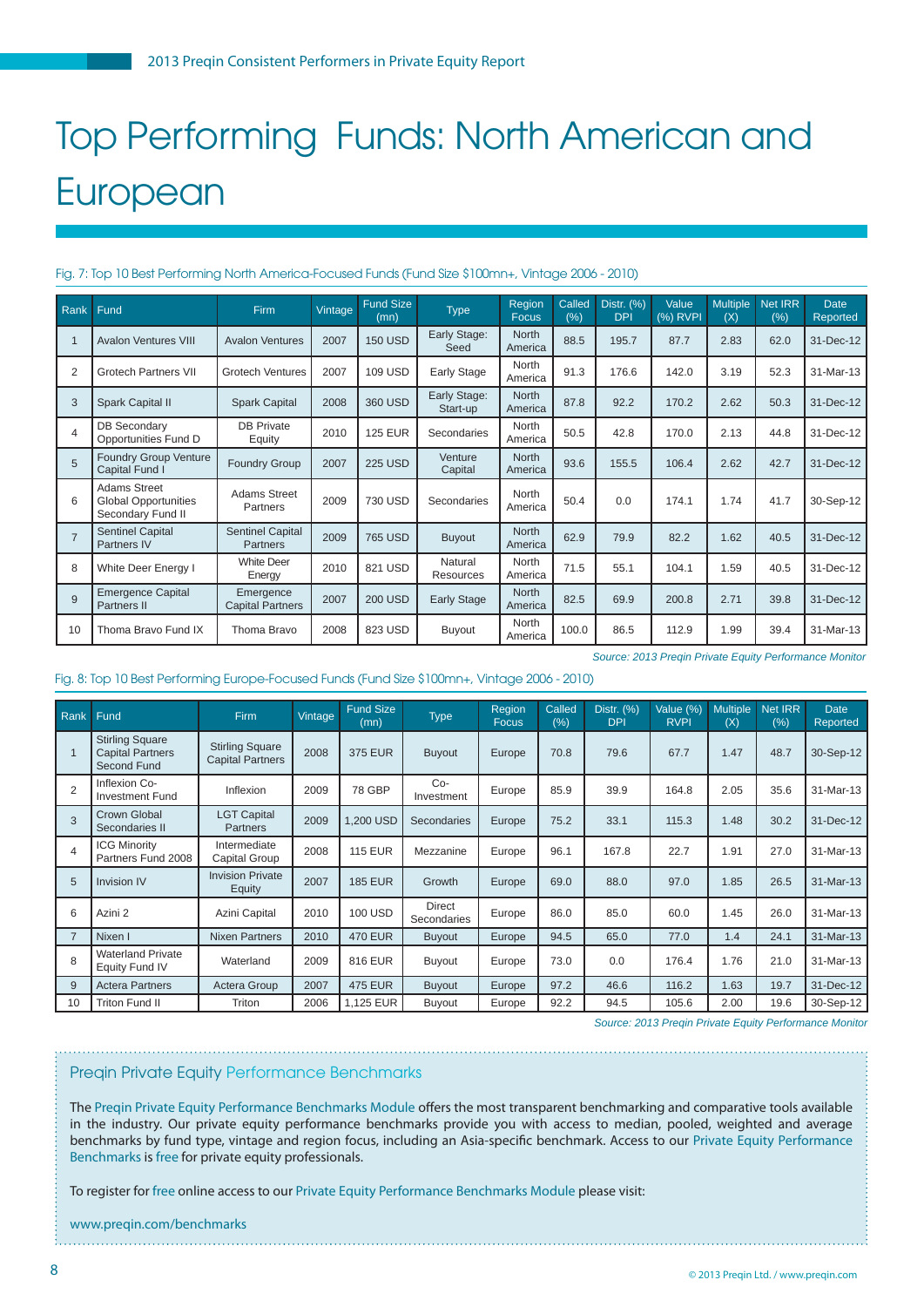### Top Performing Funds: Asian

| Rank           | Fund                                                    | Firm                                       | Vintage | <b>Fund Size</b><br>(mn) | <b>Type</b>              | Region<br><b>Focus</b> | Called<br>(%) | Distr. (%)<br><b>DPI</b> | Value (%)<br><b>RVPI</b> | <b>Multiple</b><br>(X) | <b>Net IRR</b><br>(% ) | <b>Date</b><br>Reported |
|----------------|---------------------------------------------------------|--------------------------------------------|---------|--------------------------|--------------------------|------------------------|---------------|--------------------------|--------------------------|------------------------|------------------------|-------------------------|
|                | <b>Private Equity New</b><br>Markets II                 | <b>PENM Partners</b>                       | 2008    | <b>150 USD</b>           | Growth                   | Asia                   | 89.7          | 64.5                     | 262.0                    | 3.27                   | 38.7                   | 31-Mar-13               |
| 2              | Peregrine Greater<br>China Capital<br>Appreciation Fund | <b>Bull Capital</b><br><b>Partners</b>     | 2008    | <b>200 USD</b>           | Growth                   | Asia                   | 60.3          | 34.5                     | n/a                      | n/a                    | 32.4                   | 31-Mar-13               |
| 3              | Natixis Ventech<br>China                                | Ventech China                              | 2008    | <b>130 USD</b>           | <b>Early Stage</b>       | Asia                   | 100.0         | 30.0                     | 250.0                    | 2.80                   | 27.0                   | 31-Dec-12               |
| 4              | Lombard Asia III                                        | Lombard<br>Investments                     | 2007    | 234 USD                  | Growth                   | Asia                   | 77.4          | 147.5                    | 73.1                     | 2.21                   | 23.1                   | 31-Mar-13               |
| 5              | <b>Headland Asian</b><br>Ventures Fund 3                | <b>Headland Capital</b><br><b>Partners</b> | 2008    | <b>230 USD</b>           | Venture<br>Capital       | Asia                   | 78.8          | 82.1                     | 48.8                     | 1.31                   | 17.1                   | 31-Mar-13               |
| 6              | <b>MBK Partners II</b>                                  | <b>MBK Partners</b>                        | 2008    | 1,600 USD                | Buyout                   | Asia                   | 73.6          | 19.6                     | 125.4                    | 1.45                   | 16.2                   | 31-Dec-12               |
| $\overline{7}$ | Gobi Fund II                                            | <b>Gobi Partners</b>                       | 2007    | <b>150 USD</b>           | Early Stage:<br>Start-up | Asia                   | 65.7          | 7.2                      | 157.1                    | 1.64                   | 15.6                   | 30-Sep-12               |
| 8              | Affinity Asia Pacific<br>Fund III                       | <b>Affinity Equity</b><br>Partners         | 2007    | 2,800 USD                | <b>Buyout</b>            | Asia                   | 83.3          | 30.9                     | 123.0                    | 1.54                   | 15.5                   | 31-Mar-13               |
| 9              | Capital Asia                                            | L Capital Asia                             | 2009    | 637 USD                  | Growth                   | Asia                   | 66.9          | 20.1                     | 93.4                     | 1.14                   | 13.9                   | 31-Dec-12               |
| 10             | Ceyuan Ventures II                                      | Ceyuan Ventures                            | 2007    | <b>153 USD</b>           | Early Stage              | Asia                   | 95.6          | 12.6                     | 125.3                    | 1.38                   | 13.7                   | 31-Dec-12               |

#### Fig. 9: Top 10 Best Performing Asia-Focused Funds (Fund Size \$100mn+, Vintage 2006 - 2010)

*Source: 2013 Preqin Private Equity Performance Monitor*

## How Can Preqin's Performance Data Help You?

Preqin's [Performance Analyst](www.preqin.com/pa) is the industry's most extensive source of net-to-LP private equity fund performance, with full metrics for over 6,300 named vehicles. In terms of capital raised, Performance Analyst contains data for over 70% of all funds raised historically. You can use [Performance Analyst](www.preqin.com/pa) to:



**Benchmark** a fund's performance against its peers



**View** past performance for specific managers and funds



**Assess** returns by region, fund type and vintage



**Gain** a further understanding of the latest trends in the industry

For more information about Preqin's performance data, or to register for a demonstration of [Performance Analyst,](www.preqin.com/pa) please visit:

### www.preqin.com/pa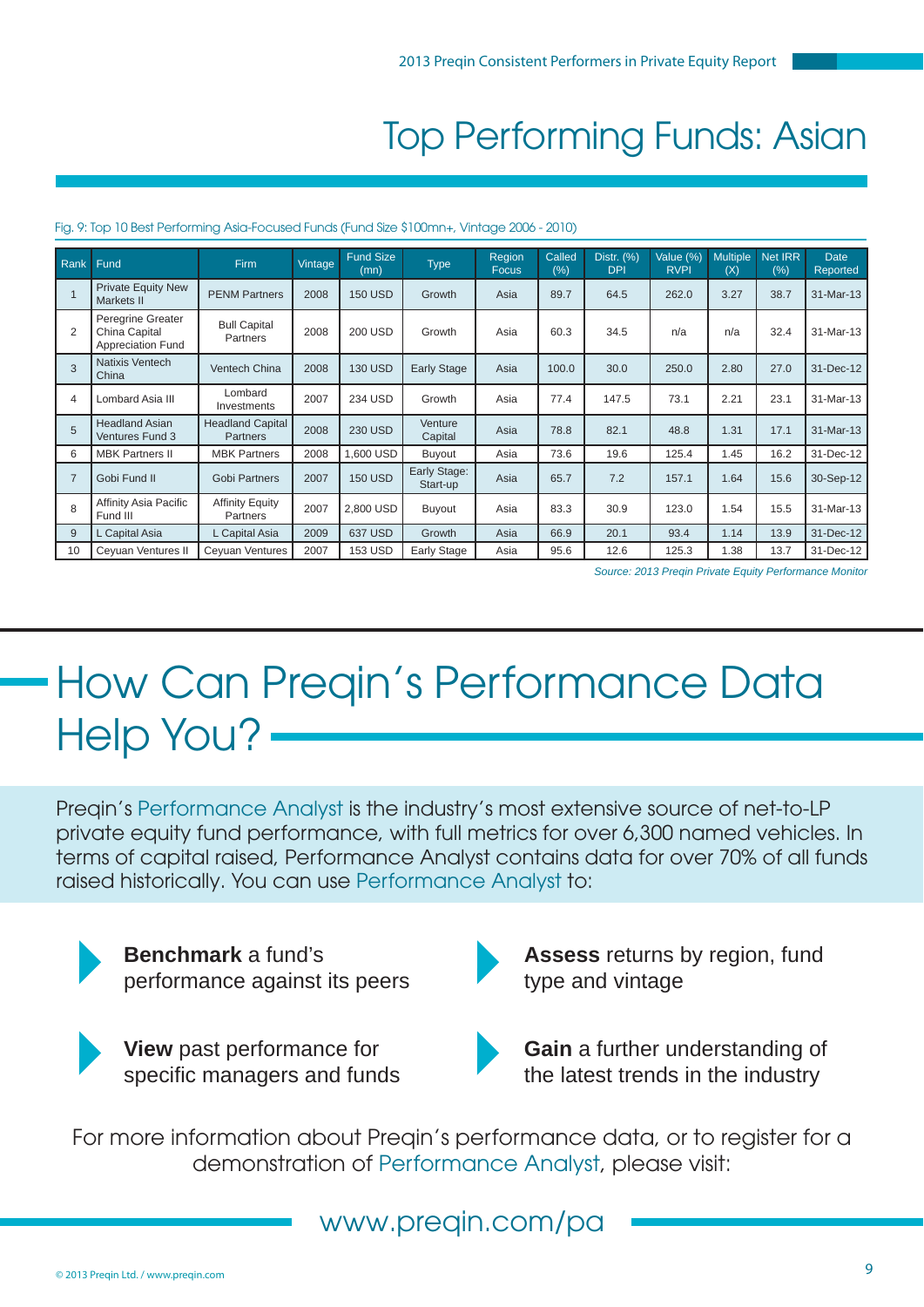### Funds to Watch

This section provides an analysis of returns data for funds of more recent 2011, 2012 and 2013 vintages. These are funds that, based on current data, may potentially generate high returns in the future. It should be noted that these lists are subject to change as the constituent

funds mature and more performance information is gathered. In this instance, the fund multiple is used as the key measure of performance; however, we also added the stipulation that the funds must have drawn down at least 20% of their capital.

A minimum fund size was imposed, as indicated on the tables. In this section, the lists consist of funds with a vintage of 2011  $-2013$ 

#### Fig. 10: Top Five Best Performing Buyout Funds (Fund Size \$500mn+, Vintage 2011 - 2013)

| Rank | Fund                                       | <b>Firm</b>                         | Vintage | <b>Fund Size</b><br>(mn)  | <b>Type</b>   | Region<br><b>Focus</b>  | Called<br>(%) | <b>Distributed</b><br>(%) DPI | Value (%)<br><b>RVPI</b> | (X)  | Multiple Net IRR<br>(%) | <b>Date</b><br>Reported |
|------|--------------------------------------------|-------------------------------------|---------|---------------------------|---------------|-------------------------|---------------|-------------------------------|--------------------------|------|-------------------------|-------------------------|
|      | Avista Capital<br>Partners III             | Avista Capital<br><b>Partners</b>   | 2013    | 1,500<br>USD <sup>*</sup> | <b>Buyout</b> | <b>North</b><br>America | 44.4          | 0.0                           | 124.8                    | .25  | n/m                     | 31-Dec-12               |
|      | Axcel IV                                   | Axcel                               | 2011    | 3.632 DKK                 | Buyout        | Europe                  | 26.0          | 0.0                           | 124.0                    | .24  | n/m                     | 31-Mar-13               |
|      | Apax France VIII                           | Apax France                         | 2011    | <b>704 EUR</b>            | Buyout        | Europe                  | 32.1          | 0.0                           | 118.3                    | 1.18 | n/m                     | 31-Mar-13               |
|      | <b>Ridgemont Equity</b><br>Partners Fund I | Ridgemont<br><b>Equity Partners</b> | 2012    | 735 USD                   | Buyout        | <b>North</b><br>America | 39.0          | 0.0                           | 116.7                    | .16  | n/m                     | 31-Mar-13               |
|      | <b>ABRY VII</b>                            | <b>ABRY Partners</b>                | 2011    | 1.600 USD                 | Buyout        | <b>North</b><br>America | 24.6          | 0.0                           | 111.6                    | 1.12 | n/m                     | 30-Sep-12               |

*Source: 2013 Preqin Private Equity Performance Monitor*

#### Fig. 11: Top Five Best Performing Venture Capital Funds (Fund Size \$100mn+, Vintage 2011 - 2013)

| Rank Fund |                                        | <b>Firm</b>                     | Vintage | <b>Fund Size</b><br>(mn) | <b>Type</b>              | Region<br><b>Focus</b>  | Called<br>(%) | <b>Distributed</b><br>(%) DPI | Value (%)<br><b>RVPI</b> | <b>Multiple</b><br>(X) | Net IRR<br>(%) | <b>Date</b><br>Reported |
|-----------|----------------------------------------|---------------------------------|---------|--------------------------|--------------------------|-------------------------|---------------|-------------------------------|--------------------------|------------------------|----------------|-------------------------|
|           | <b>TTV Capital III</b>                 | <b>TTV Capital</b>              | 2011    | 100 USD*                 | <b>Early Stage</b>       | <b>North</b><br>America | 25.0          | 0.0                           | 132.0                    | 1.32                   | n/m            | 31-Mar-13               |
|           | <b>Meritech Capital</b><br>Partners IV | Meritech Capital<br>Partners    | 2011    | 425 USD                  | Expansion/<br>Late Stage | North<br>America        | 43.0          | 10.2                          | 120.0                    | 1.30                   | n/m            | 31-Dec-12               |
|           | <b>Union Square</b><br>Ventures III    | <b>Union Square</b><br>Ventures | 2011    | 200 USD <sup>*</sup>     | <b>Early Stage</b>       | <b>North</b><br>America | 25.0          | 0.0                           | 125.5                    | 1.26                   | n/m            | 31-Dec-12               |
| 4         | <b>Battery Ventures IX</b>             | <b>Battery Ventures</b>         | 2011    | <b>750 USD</b>           | Venture<br>Capital       | <b>North</b><br>America | 56.7          | 16.7                          | 102.0                    | 1.19                   | n/m            | 31-Dec-12               |
| 5         | Khosla Ventures IV                     | <b>Khosla Ventures</b>          | 2011    | 1.050 USD                | Venture<br>Capital       | <b>North</b><br>America | 33.5          | 15.2                          | 96.5                     | 1.12                   | n/m            | 31-Mar-13               |

*Source: 2013 Preqin Private Equity Performance Monitor*

#### Fig. 12: Top Five Best Performing Funds of Funds (Fund Size \$100mn+, Vintage 2011 - 2013)

| Rank | Fund                                                     | Firm                        | <b>Vintage</b> | <b>Fund Size</b><br>(mn) | <b>Type</b>             | Region<br>Focus                          | Called<br>(%) | <b>Distributed</b><br>(%) DPI | Value (%)<br><b>RVPI</b> | <b>Multiple</b><br>(X) | Net IRR<br>(% ) | <b>Date</b><br>Reported |
|------|----------------------------------------------------------|-----------------------------|----------------|--------------------------|-------------------------|------------------------------------------|---------------|-------------------------------|--------------------------|------------------------|-----------------|-------------------------|
|      | <b>Legacy Capital</b>                                    | <b>Legacy Partners</b>      | 2011           | <b>175 USD</b>           | Fund of<br><b>Funds</b> | Asia                                     | 26.0          | 6.6                           | 122.0                    | 1.29                   | n/m             | 31-Dec-12               |
| 2    | <b>SMID International</b><br>Fund                        | <b>Hamilton Lane</b>        | 2011           | 300 USD                  | Fund of<br>Funds        | <b>Diversified</b><br>Multi-<br>Regional | 28.4          | 11.7                          | 104.0                    | 1.16                   | n/m             | 31-Dec-12               |
| 3    | Partners Group<br>Global Value 2011                      | <b>Partners Group</b>       | 2011           | <b>680 EUR</b>           | Fund of<br><b>Funds</b> | Europe                                   | 25.8          | 0.0                           | 115.4                    | 1.15                   | n/m             | 31-Dec-12               |
| 4    | Siguler Guff<br>Small Buyout<br>Opportunities<br>Fund II | Siguler Guff                | 2011           | 600 USD*                 | Fund of<br><b>Funds</b> | North<br>America                         | 42.0          | 0.0                           | 114.7                    | 1.15                   | n/m             | 31-Dec-12               |
| 5    | <b>Palladian Partners</b><br>VII                         | Gerber/Taylor<br>Management | 2011           | <b>114 USD</b>           | Fund of<br><b>Funds</b> | <b>North</b><br>America                  | 20.0          | 0.0                           | 111.0                    | 1.11                   | n/m             | 31-Dec-12               |

*\*Denotes target size.*

*Source: 2013 Preqin Private Equity Performance Monitor*

#### Are you an investor looking to source and evaluate new investment opportunities?

[Preqin Investor Network](www.preqin.com/pin) provides free access to key data on all alternative assets funds in market to all accredited investors. Access Preqin's industry-leading benchmarks and indices. Review details for every private equity, real estate, infrastructure and hedge fund in market, as well as fund and manager performance track records for all of these funds.

For more information, please visit: www.preqin.com/pin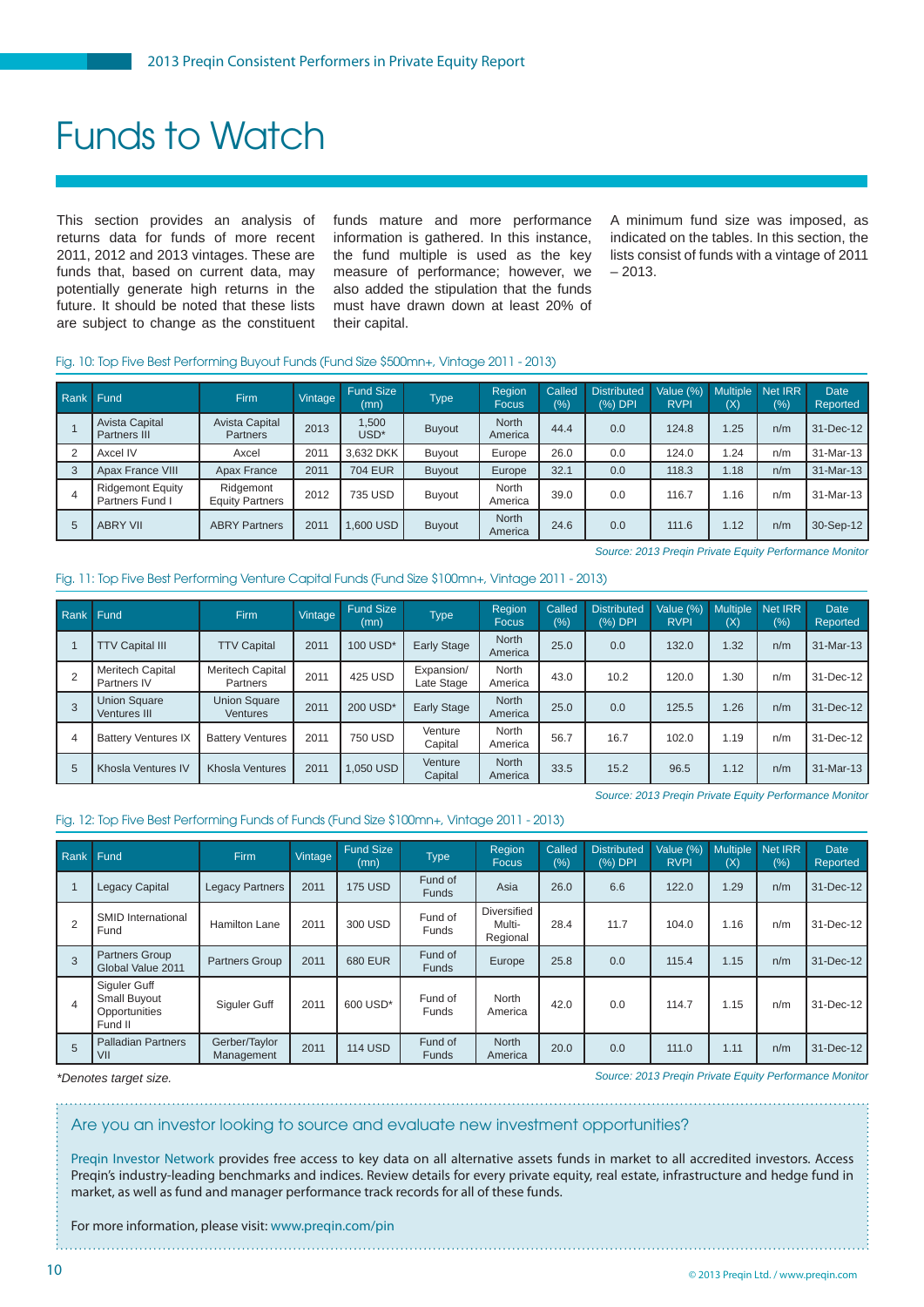

# The ultimate guide to global private equity performance.

The **2013 Preqin Private Equity Performance Monitor** features extensive analysis on private equity returns, detailing the top performing funds and firms alongside net-to-LP returns for over 6,300 separate vehicles of all types and geographies.



The Monitor also features:

- Examination of risk vs. return for different fund types.
- Private equity returns examined against public markets.
- Benchmarks across different fund types by vintage year.
- Examination of listed private equity.
- Data on private equity dry powder and assets under management.

Order your copy before **Friday 16 August 2013** and **receive an exclusive 25% discount**. For more information, please visit:

### www.preqin.com/pm

New York +1 212 350 0100

London +44 (0)20 7645 8888

Singapore +65 6305 2200 San Francisco +1 415 635 3580